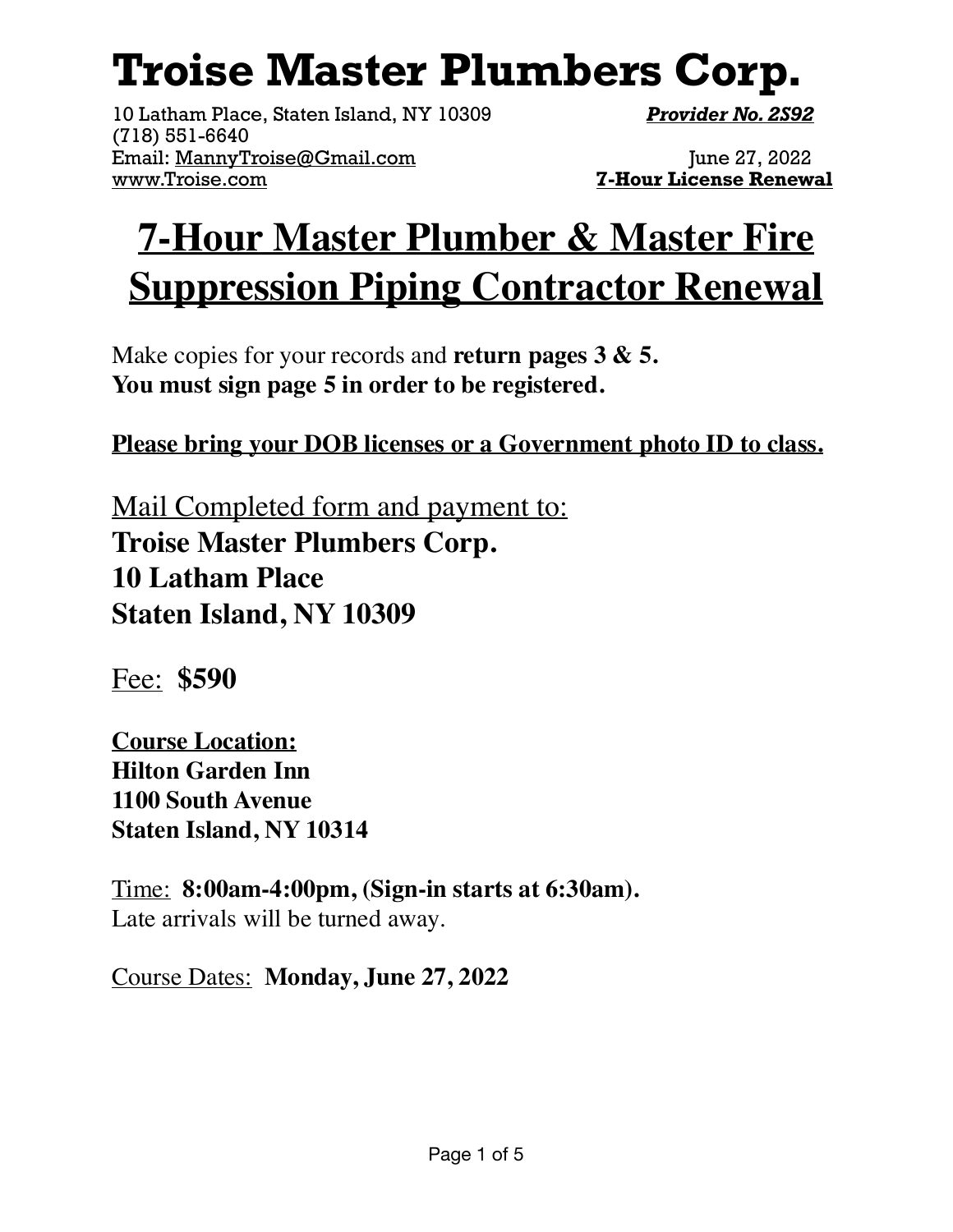10 Latham Place, Staten Island, NY 10309 *Provider No. 2S92* (718) 551-6640 Email: [MannyTroise@Gmail.com](mailto:MannyTroise@Gmail.com) June 27, 2022

**7-Hour License Renewal** 

**\*\*\*\*\*\*IMPORTANT REGISTRATION INSTRUCTIONS\*\*\*\*\*\***

**1. Email the following to [MannyTroise@gmail.com](mailto:MannyTroise@gmail.com) (Subject Line: Name - Registration ) (ie, John Doe-Registration)**

- **1a. Your completed Registration**
- **1b. Color Scan of your DOB licenses / certificates (master plumber / fire suppression)**
- **1c. Color scan of your Drivers license or other Gov't Photo ID, (passport), which shows your address.**

**1d. Color scan of a headshot Photo, (Passport photo)**

**2. Mail in the following: a. Completed Registration form b. Payment, (check or money order only)**

**3. All registrations must be received 1 week prior to scheduled class date. Registration closes 1 week prior to scheduled class date.**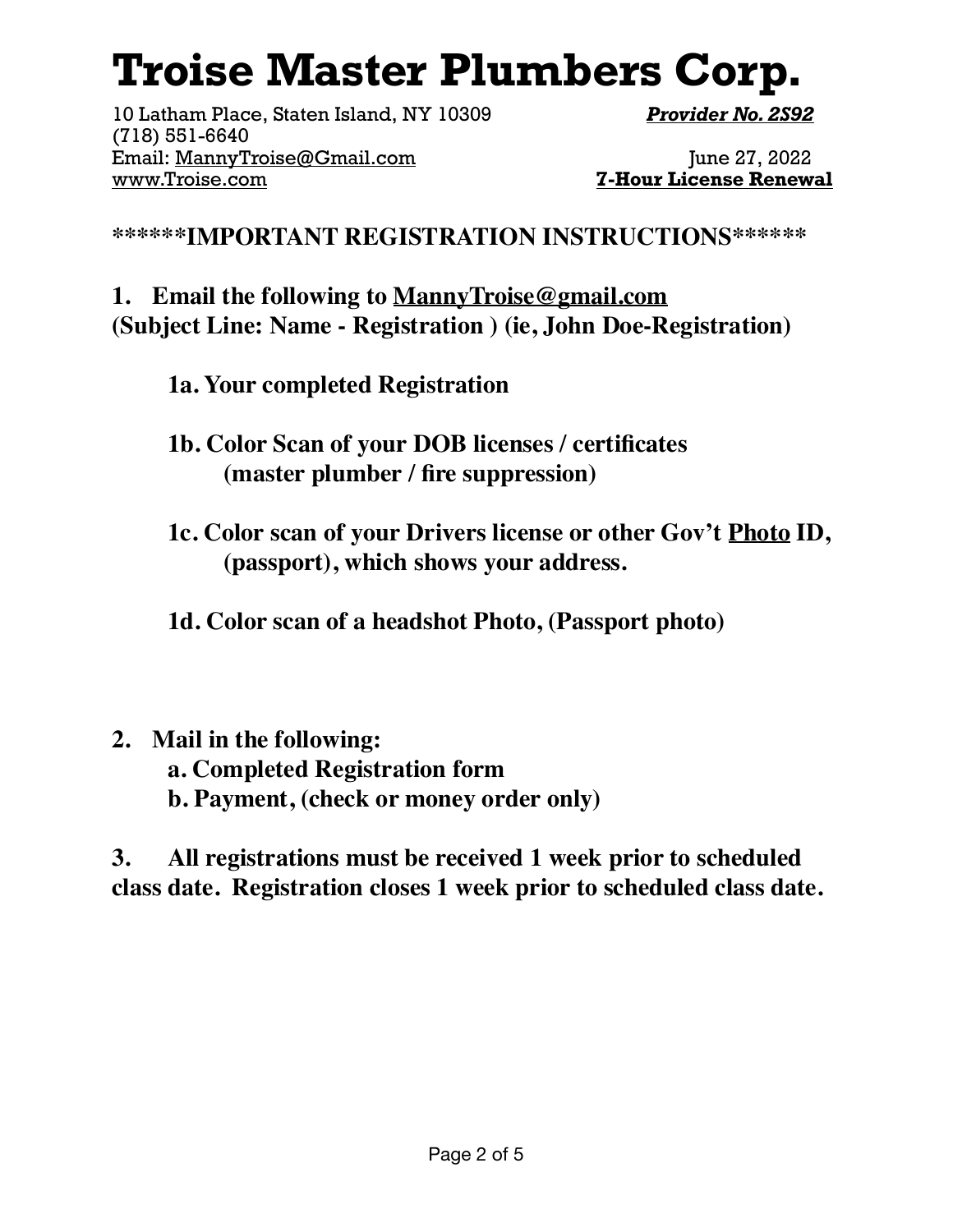10 Latham Place, Staten Island, NY 10309 *Provider No. 2S92* (718) 551-6640 Email: [MannyTroise@Gmail.com](mailto:MannyTroise@Gmail.com) June 27, 2022

**7-Hour License Renewal** 

#### **Licensee Information:**

| Attendee's Name        |      |      |       |                 |  |
|------------------------|------|------|-------|-----------------|--|
|                        |      |      |       |                 |  |
| Company Name           |      |      |       |                 |  |
|                        |      |      |       |                 |  |
| <b>Mailing Address</b> | Apt# | City | State | Zip Code        |  |
|                        |      |      |       |                 |  |
| Best Contact # (cell)  |      |      |       | Company Phone # |  |
|                        |      |      |       |                 |  |
| <b>Email Address</b>   |      |      |       |                 |  |
|                        |      |      |       |                 |  |
| Master Plumber #       |      |      |       |                 |  |
|                        |      |      |       |                 |  |

Fire Suppression #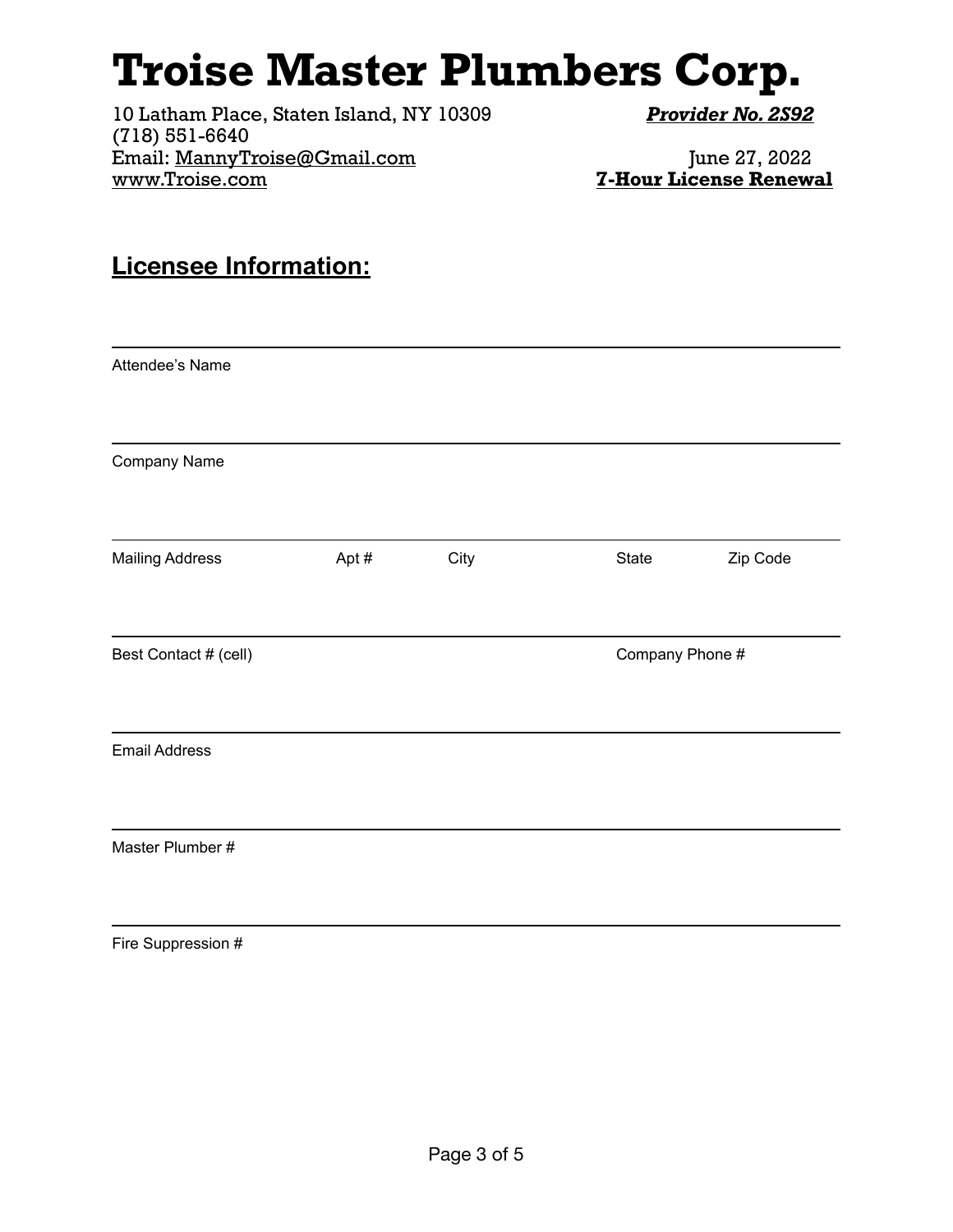10 Latham Place, Staten Island, NY 10309 *Provider No. 2S92* (718) 551-6640 Email: [MannyTroise@Gmail.com](mailto:MannyTroise@Gmail.com) June 27, 2022

**7-Hour License Renewal** 

#### **Troise Master Plumbers Corp. Term and Conditions**

All course fees are non-refundable.

Certificates evidencing course completion will not be provided until

- Full payment has been received.
- All class dates / hours have been attended.
	- o Students must be on time and be present for the duration of the class. Students cannot arrive late nor leave early.
	- o If a student fails to attend all course dates / hours: there will be **no credit** granted for the course, **all** course hours will need to be repeated and a new registration form and payment will need to be submitted.

If a course date is cancelled, **Troise Master Plumbers Corp.** will make commercially reasonable efforts to reschedule as soon as practicable.

If a course date is cancelled for any reason and not rescheduled within ninety (90) days, liability to **Troise Master Plumbers Corp.**  will be limited to the amount paid by the student for the cancelled course which will be credited toward a future course or refunded within ninety (90) days.